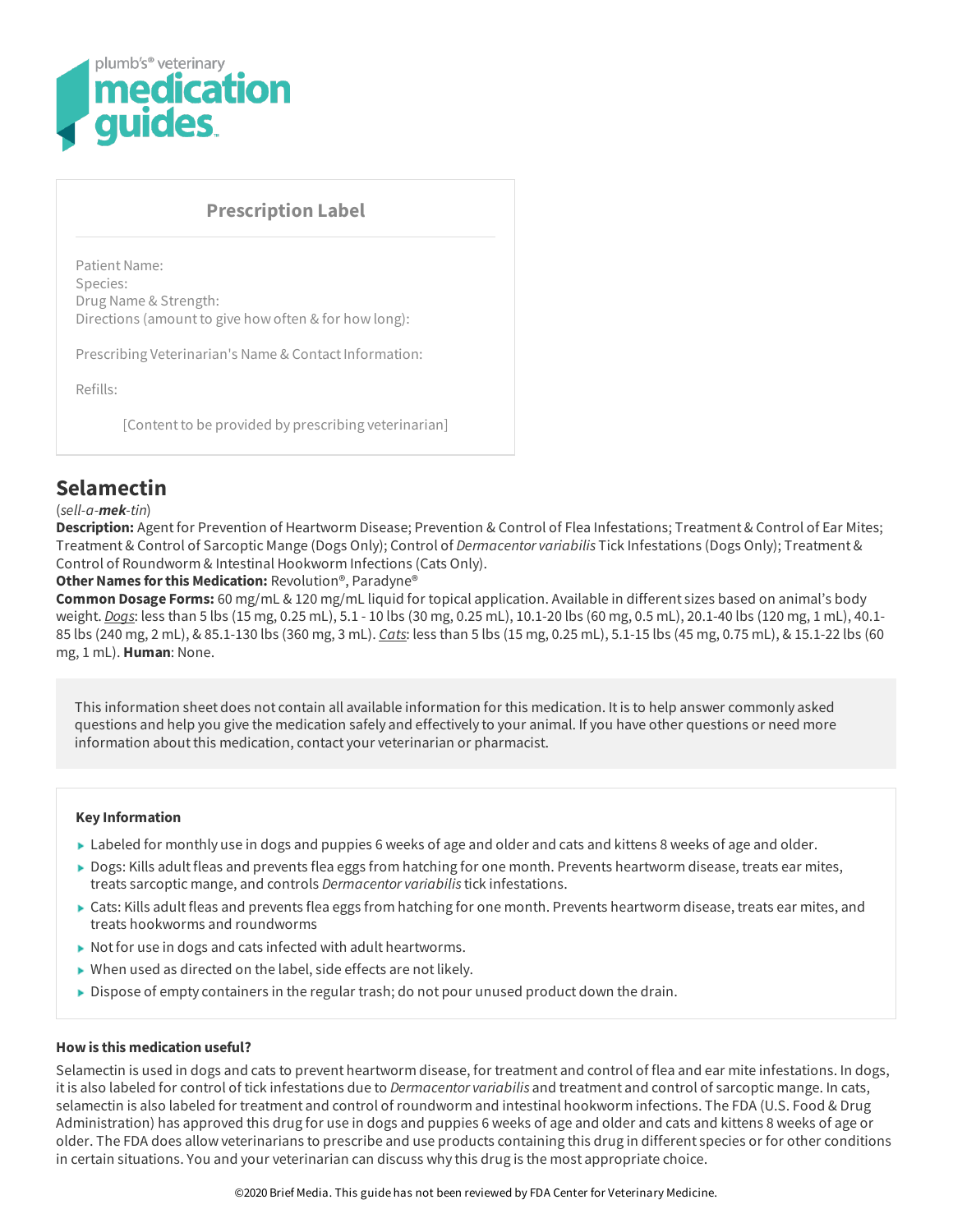#### **What should I tell my veterinarian to see ifthis medication can be safely given?**

Many things might affect how well this drug will work in your animal. Be sure to discuss the following with your veterinarian so together you can make the best treatment decisions.

- ▶ Other drugs can interact with this drug, so be sure to tell your veterinarian and pharmacist what medications (including vitamins, supplements, or herbal therapies) you give your animal, including the amount and time you give each.
- ▶ Tell your veterinarian about any conditions or diseases your animal may have now or has had in the past.
- If your animal has been treated for the same disease or condition in the past, tell your veterinarian aboutthe treatment and how well it did or didn't work.
- If your animal is pregnant or nursing, talk to your veterinarian about the risks of using this drug.
- ▶ Tell your veterinarian and pharmacist about any medication side effects (including allergic reactions, lack of appetite, diarrhea, itching, hair loss) your animal has developed in the past.

#### How long until I will know if this medication is working, and how long will the effects of this medication last?

Fleas will begin to die within 4 to 8 hours; ticks can take up to 5 days to kill the majority of ticks on your dog. Your animal's clinical signs should begin to improve after that time. The effects of this medication are long-lived, meaning they may last for multiple (ie, 4 to 6) weeks, although they may be prolonged if your animal has decreased kidney and/or liver function. For this medication to protect your animal againstinfection by heartworms and intestinal parasites, it must be given monthly.

#### **When should this medication not be used or be used very carefully?**

No drug is 100% safe in all patients, but your veterinarian will discuss with you any specific concerns about using this drug in your animal.

This drug **SHOULD NOT** be used in animals that are:

- Allergic to selamectin or other avermectin drugs (eg, ivermectin)
- Less than 6 weeks old for dogs or less than 8 weeks old for cats
- Sick, debilitated, or underweight

This drug should be used **WITH CAUTION** in animals that:

- $\blacktriangleright$  Are pregnant or nursing.
- $\blacktriangleright$  Are receiving certain types of medications
- Are already receiving another flea or other parasite preventative
- $\blacktriangleright$  Have not been tested for heartworm infection

If your animal has any of these conditions, talk to your veterinarian aboutthe potential risks versus benefits.

### **What are the side effects ofthis medication?**

When used as directed on the label, cats and dogs typically tolerate this drug well.

#### **Side effects (rare) that usually are not serious include:**

Irritation and/or hair loss at the site of application.

You don't have to be overly concerned if you see any of these signs unless they are severe, worsen, or continue to be a problem. Contact your veterinarian if this happens.

#### **Side effects that may be serious orindicate a serious problem include:**

All are very rare, but may indicate an overdose or toxicity (especially in dogs with the *MDR1* genetic mutation most commonly found in "white feet" breeds: collies, Australian shepherds, Shetland sheepdogs [Shelties], long-haired whippets):

- ▶ Depression, lack of energy, or weakness.
- $\blacktriangleright$  Stumbling or collapse.
- Seizures or coma.
- $\triangleright$  Dilated (big) pupils.
- Excessive drooling.

If you see any of these signs, contact your veterinarian immediately.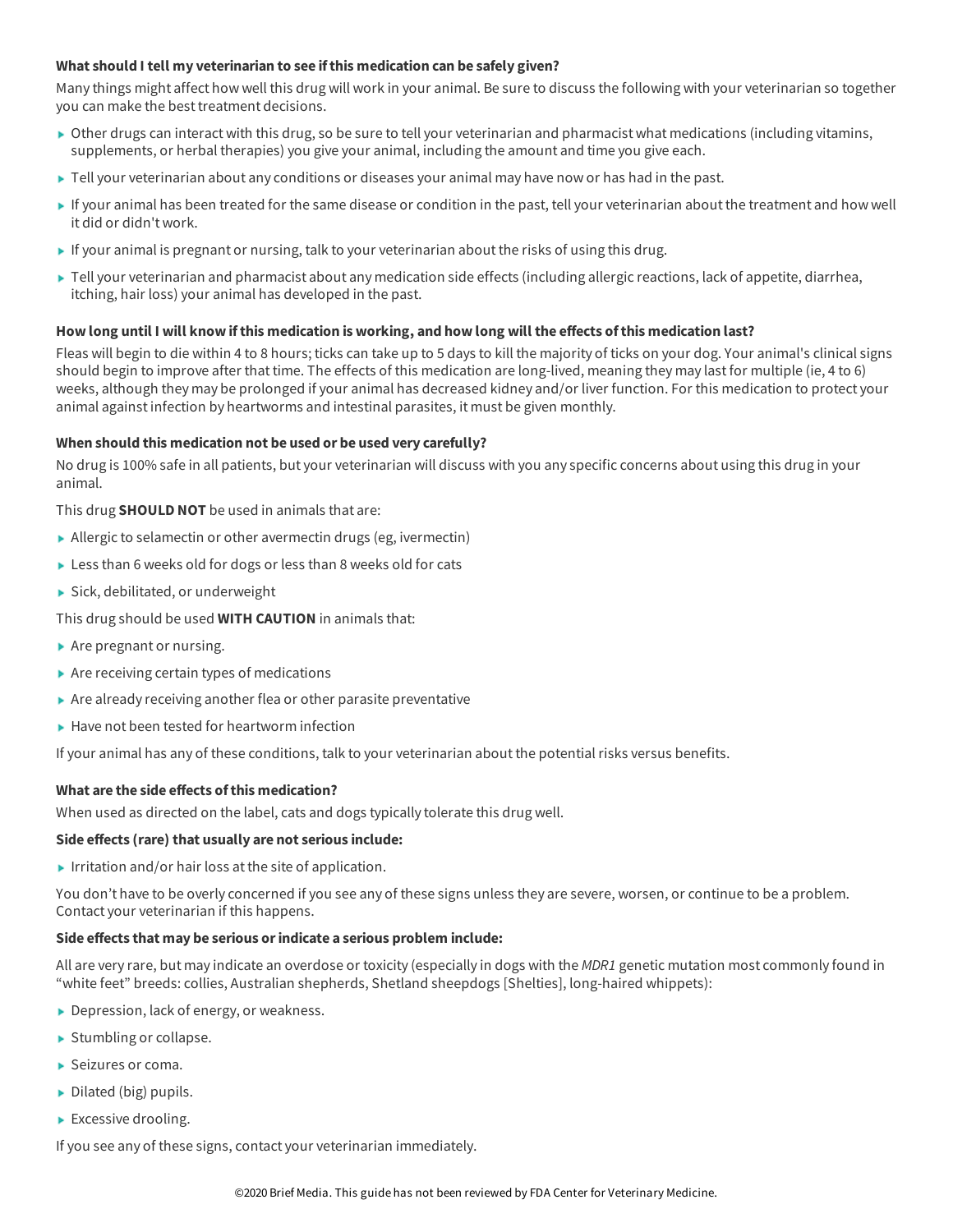#### **If my animal gets too much ofthis medication (an overdose), what should I do?**

If you witness or suspect an overdose, contact your veterinarian or an animal poison control center immediately for further advice. Animal poison control centers that are open 24 hours a day include: **Pet Poison HELPLINE** (855-764-7661) and **ASPCA Animal Poison Control Center**(888-426-4435); a consultation fee is charged for these services.

#### **How should this medication be given?**

For this medication to work, give it exactly as your veterinarian has prescribed. It's a good idea to always check the prescription label and package information to be sure you are giving the drug correctly.

- Make sure your animal is dry before applying this product.
- Using the appropriate sized tube for your animal's weight: Remove one applicator from child-resistant package. Hold applicator upright, pointed away from face. Push the cap down firmly until you hear a click. Remove the cap and check to make sure the seal has been broken.
- Position the dispensing tip on the animal's back, between the shoulder blades. Use the dispensing tip of the tube to part the animal's hair so thatthe product will be applied at skin level. Begin squeezing outthe contents of the tube. Squeeze 3-4 times in one spot until empty.
- Avoid contact with treated area until dry.
- ▶ This medication can be administered for various lengths of time, so be sure you understand how long the veterinarian wants you to continue giving it. You may need to getrefills before the therapy will be complete.

#### **What should I do ifI miss giving a dose ofthis medication?**

- If you miss a dose, apply it when you remember and then wait the amount of time between doses recommended by your veterinarian before giving another dose. Do not double-up or give extra doses.
- ▶ When using this product for heartworm prevention: If more than 8 weeks have passed without giving this medication, start giving the drug as soon as you remember. After that, continuing giving the medication monthly, but make sure to have your animal tested for heartworm infection 6 months later, as your dog may have become infected during the time the medication was not given.

#### **How should I store this medication?**

- Store this medication in the original package or an approved dosage reminder container (ie, pill minder) at a temperature less than 86°F (30°C).
- $\blacktriangleright$  Keep product away from heat, sparks, open flames, or other sources of ignition.
- If your veterinarian or pharmacist has made (compounded) a special formulation for your animal, follow the storage recommendations and expiration date for the product.
- $\blacktriangleright$  Keep away from children and other animals.

#### **Can handling this medication be hazardous to me, my family, or other animals?**

 $\blacktriangleright$  The Revolution® product label states:

NOT FOR HUMAN USE. KEEP OUT OF REACH OF CHILDREN.

In humans, Revolution<sup>®</sup> may be irritating to skin and eyes. Reactions such as hives, itching and skin redness have been reported in humans in rare instances. Individuals with known hypersensitivity to Revolution® should use the product with caution or consult a health care professional. Revolution contains isopropyl alcohol and the preservative butylated hydroxytoluene (BHT). Wash hands after use and wash off any product in contact with the skin immediately with soap and water. If contact with eyes occurs, then flush eyes copiously with water. In case of ingestion by a human, contact a physician immediately.

- Wearing disposable gloves is not mandatory (not mentioned on label), but can be considered when applying this medication.
- ▶ Wash your hands after handling any medication.

#### **How should I dispose ofthis medication ifI don't use it all?**

- If any medication remains, call your local solid waste agency or 1-800-CLEANUP for disposal instructions. Never place unused product down any indoor or outdoor drain as this product can be toxic to fish and wildlife. Recommend putting the empty container in a sealed plastic bag before placing in trash or offer for recycling if available.
- $\triangleright$  Do not save leftover medication for future use or give it to others to use.

## **What other information is important for this medication?**

 $\triangleright$  Do not reapply for thirty (30) days unless your veterinarian specifically instructs you to do so.